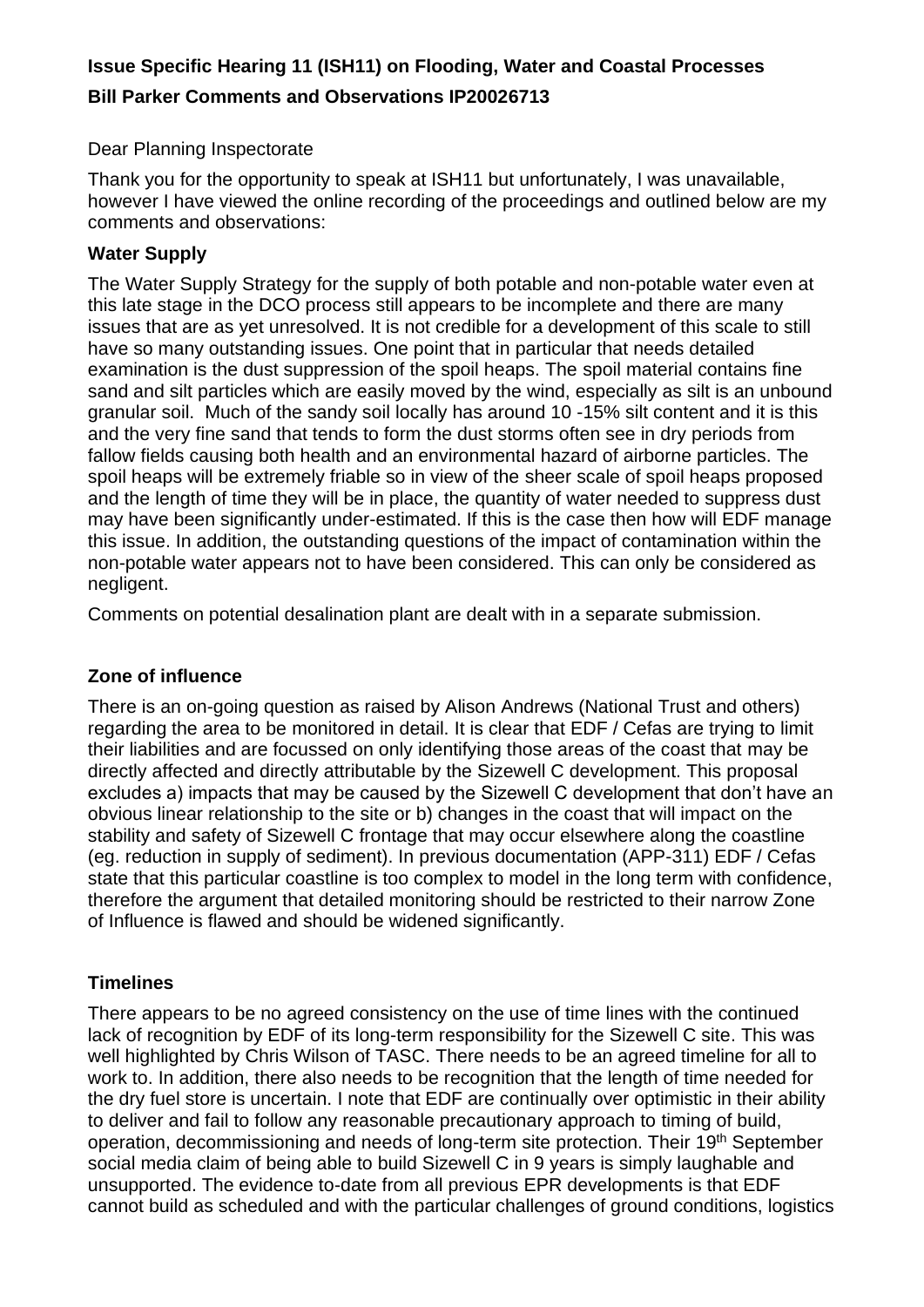#### **Issue Specific Hearing 11 (ISH11) on Flooding, Water and Coastal Processes**

### **Bill Parker Comments and Observations IP20026713**

etc for the Sizewell C site this gives little credence to these claims. It would be helpful if the ExA could critically review the proposals made to-date and establish a more realistic and agreed timeline.

### **SCDF Modelling**

I note that Cefas made much of their modelling until 2140 of the SCDF and both EA and ESC appear to accept what has been produced so far. I also note that the modelling released to-date contain only relatively benign storm conditions. The use of the Beast from the East as a bench mark storm event is in my view not appropriate to test the quality of the defences. The Beast from the East it's self was only calculated to be a 1 in 135/145 year return period event. Only because the BfE was part of a combination of three relatively minor storms does it appear to be a much lower return period event. Whilst it is etched in people's memory and it was especially cold, the storm conditions that came with it were relatively minor and therefore should be dismissed as a 'stress test'.

In coastal design it is accepted design practice that for non-important assets behind the defence and a standard 50 year design life one is required to test the defence for a 1 in 200 year storm, which has a 22% chance of occurrence (within in the design life) but for important assets (such as Sizewell C), the return event is taken as 1 in 1000 years, which has a 5% chance of occurrence. The return period events are set effectively to allow for damage with respect to the economic cost of repair of both the defence and the damage to the asset behind. For longer defence life then the return period for design storm events must be increased to maintain the of 5% chance of occurrence. There is an argument that even this is too high a risk for critical and vulnerable infrastructure such as nuclear power stations.

I welcome the promised delivery of an extreme storm modelling paper however I am alarmed that this won't be until deadline 10. Therefore, it will give no time for its critical examination before the closure of this stage of the DCO process. Evidence provided so far from previous papers (e.g. TR545) is that the caveats and conditions imposed limit the usefulness of the documents.

Whilst Cefas identified in their extreme storm modelling that wave heights might increase by 10% and they still have a view that the potential loss of Sizewell-Dunwich banks and impacts of climate would reduce the power of erosion on the coastline. This contradicts accepted academic theory and defies reasonable logic and should be reviewed by an independent panel to confirm or dispute these assumptions for the long term.

EDF / Cefas have been working on Sizewell C for more than 10 years and to be delivering key documents at such a late stage means that detailed and much needed examination of this work cannot be carried out in the timescale of the DCO process. It raises the question, as this site has always been known to be vulnerable is this approach undertaken by EDF / Cefas deliberate (in order to avoid scrutiny) or a failure of planning (equally worrying).

It has been recognised by Cefas in its ISH hearings that the HCDF needs the SCDF for its integrity. Therefore, if the SCDF fails it is likely the HCDF will fail. The stress testing of the proposed defences for the entire site has not been undertaken to identify what incombination series of events would need to happen for the defences to fail. This would then provide re-assurance or otherwise about the resilience of the suggested defences.

To be making a decision on the long-term viability of Sizewell C on such late and limited basis of information would be considered reckless.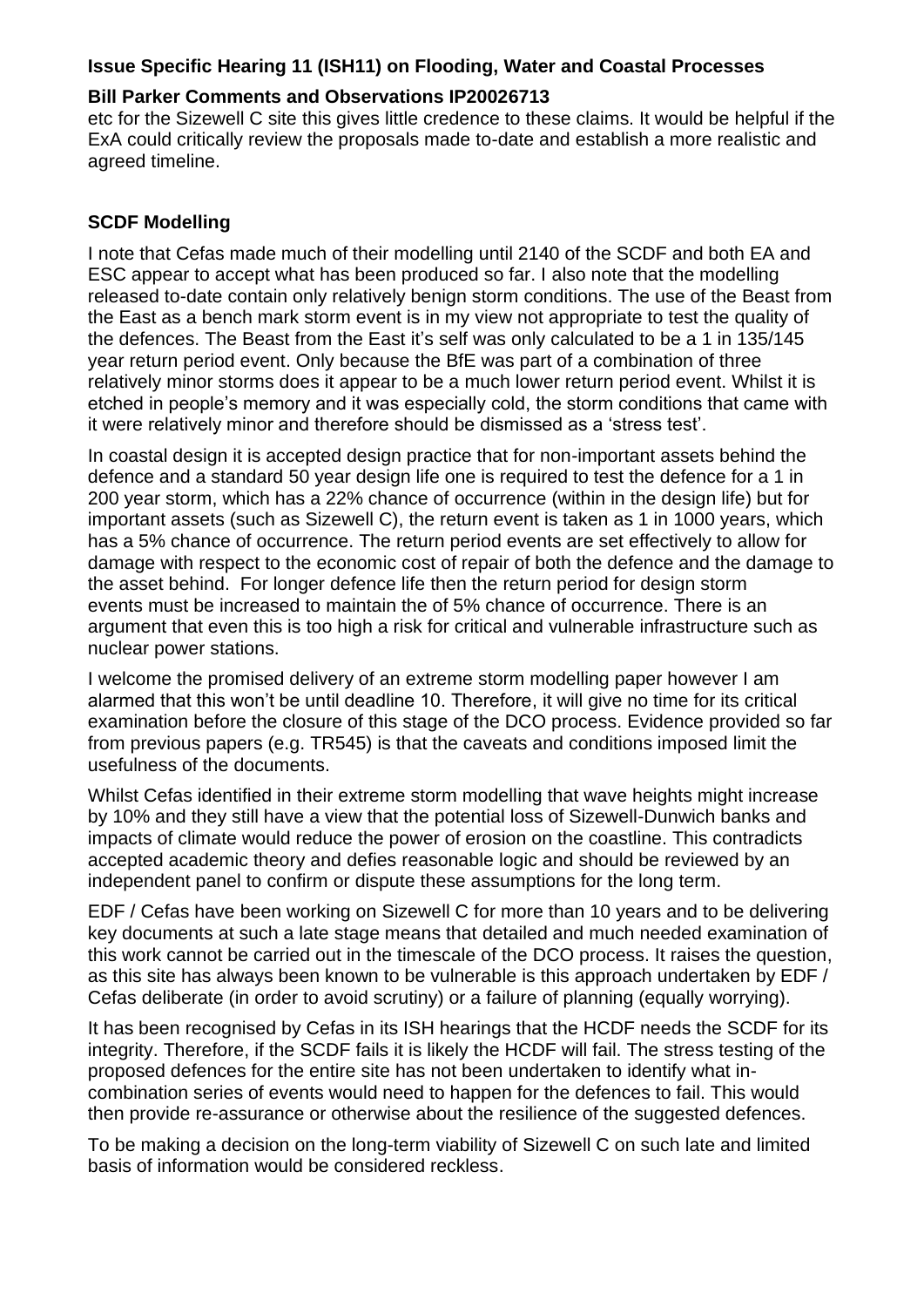### **Issue Specific Hearing 11 (ISH11) on Flooding, Water and Coastal Processes**

### **Bill Parker Comments and Observations IP20026713**

### **Main Development Site Flood Risk Assessment (MDS FRA)**

I welcome the ExA instruction to EDF / Cefas to engage with Mr Nick Scarr with regard to his forensic papers on the quality of and inconsistencies contained within the Cefas FRA and coastal geomorphology documentation. It is for Cefas to explain in detail the resolution of these issues and have this supported by robust science. It is also important that supporting evidence supplied is not formed from within the narrow group of scientists at Cefas but is agreed by the wider coastal geomorphology academic community. Inconsistencies and weak arguments will undermine confidence in the entire work undertaken by Cefas and their predictions for the future of the Sizewell C site.

I support Mr Paul Collins's observations with regard to the vulnerability of the SCDF. The stability of the coastline which is currently supported by two salient created by the current operation of Sizewell B. Once Sizewell B stops production the consequences on coastal processes seems to have been ignored. This needs to be resolved urgently.

#### **Tsunami risk**

A comment was raised by a contributor to ISH11 of a newspaper article featuring Prof. Bill McGuire on the link between the loss of ice, the increase of seismic activity and risk of tsunami. I have highlighted this in my submission [REP2-228]. I would also like to highlight another academic paper recently released by Mark Bateman et al. published in 'Boreas – An international journal on quaternary research' 2021 entitled *Detailing the impact of the Storegga Tsunami at Montrose, Scotland*. Whilst the focus is on a specific area in Scotland the researchers draw an important and relevant conclusion:

#### *'Modelling shows that even when run at a local regional level topographic effects cannot be adequately replicated leading to persistent under-estimation of wave run-up…..'*

The persistent avoidance of Cefas to consider extreme but not improbable events in their modelling of coastal erosion and flooding for the next 160+ years and to rely on the ONR to consider this, is an avoidance of responsibility. It is not credible to consider flood risk or assess the vulnerability of defences in the DCO without taking such events into account.

### **Quality of modelling**

In its submission [APP-311] p27 EDF / Cefas state that:

*20.4.72 However, there is no current computational modelling platform able to accurately integrate the numerous environmental processes that drive shoreline change, and there is no published evidence that shoreline change models can be reliably applied over the multidecadal timescale that is required.*

Therefore, by their own admission all the modelling undertaken by Cefas must be treated with caution. It is worth noting for instance that the flood risk vulnerabilities of Alde / Ore estuary have been extensively modelled by consultancies and academics. But in the 2013 tidal surge, 26 properties in Snape village were unexpectedly and without warning flooded. This highlights that despite the best research unpredictable events can and do occur on this coastline.

The use of modelling is an important and increasingly sophisticated tool to predict how future coastline will evolve and how a defence design will perform. It is noteworthy that CEFAS has accepted its modelling conclusions with no apparent external review as to why